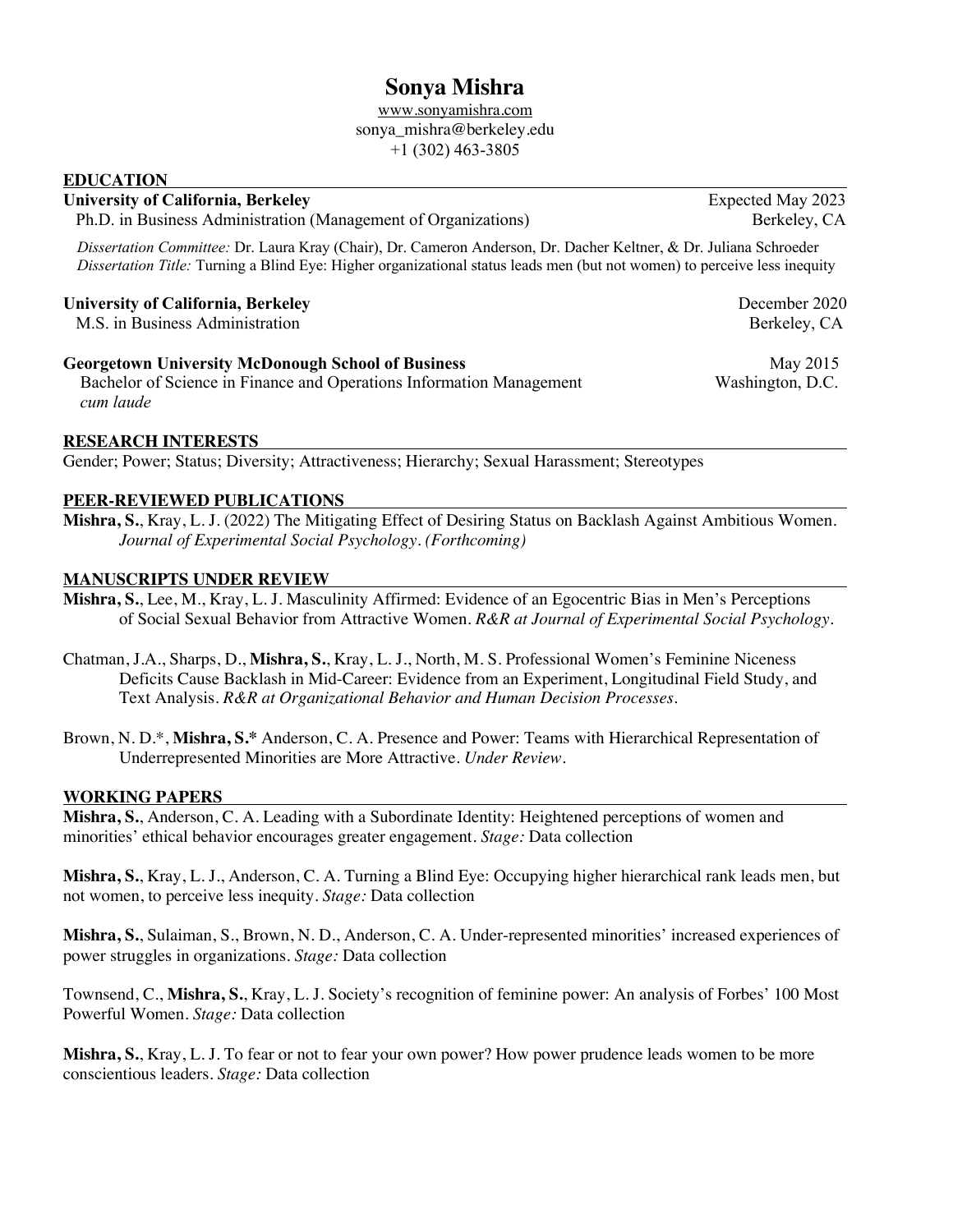**Mishra, S.**, Carney, D. The Smiling Penalty: Women face a professionalism penalty for teeth-baring smiles as opposed to closed-lip smiles. *Stage:* Data collection

Choi, A., **Mishra, S.**, Schroeder, J. The overestimation of gossip influence. *Stage:* Data Collection

## **AWARDS AND HONORS**

- § Equity, Gender, and Leadership Research Grant Program, Haas School of Business, University of California, Berkeley (2022) *\$2,500*
- X-Lab Research Grant Program, Haas School of Business, University of California, Berkeley (2021) *\$2,500*
- § Equity, Gender, and Leadership Research Grant Program, Haas School of Business, University of California, Berkeley (2020) *\$3,800*
- X-Lab Research Grant Program, Haas School of Business, University of California, Berkeley (2020) *\$2,500*
- Behavioral Lab Mini-Grant, Haas School of Business, University of California, Berkeley (2018- 2020) \$*10,500*
- § Equity, Gender, and Leadership Research Grant Program, Haas School of Business, University of California, Berkeley (2019) *\$5,000*
- Fisher Center for Business Analytics, Haas School of Business, University of California, Berkeley (2019) *\$9,000*
- Institute of Personality and Social Research, Department of Psychology, University of California, Berkeley (2019) *\$1,200*
- § UC Berkeley Graduate Division Travel Grant (2019) *\$600*

# **ORGANIZED SYMPOSIA**

**Mishra, S.** & Kray, L. J. (Co-Chairs, 2022). New Insights on Navigating Formal Organizational Hierarchies and Informal Identity-based Hierarchies. Academy of Management Annual Meeting, Seattle, WA. \*Featured as a Showcase Symposium in the GDO Division and Conflict Management Division

**Mishra, S.** & Kray, L. J. (Co-Chairs, 2022). Pitfalls and Promises in Advancing Organizational Diversity. International Association for Conflict Management Conference, Ottawa, CA.

**Mishra, S.** & Kray, L. J. (Co-Chairs, 2021). New Insights on the Obstacles, Opportunities, and Outcomes on Women's Path to Leadership. Academy of Management Annual Meeting, Virtual. \*Featured as a Showcase Symposium in the GDO Division

# **CONFERENCE PRESENTATIONS**

**Mishra, S.**, Kray, L. J., Anderson, C. A. (2022, August). *Turning a Blind Eye: Occupying higher hierarchical rank leads men, but not women, to perceive less inequity.* Symposium presentation (by Mishra) at the 2022 Academy of Management, Seattle, WA

**Mishra, S.**, Kray, L. J., Anderson, C. A. (2022, July). *Turning a Blind Eye: Occupying higher hierarchical rank leads men, but not women, to perceive less inequity.* Symposium presentation (by Mishra) at the 2022 International Association for Conflict Management Conference, Ottawa, CA

**Mishra, S.**, Kray, L. J., Anderson, C. A. (2022, April). *Turning a Blind Eye: Occupying higher hierarchical rank leads men, but not women, to perceive less inequity.* Full talk (by Mishra) at the 2022 East Coast Doctoral Conference, Virtual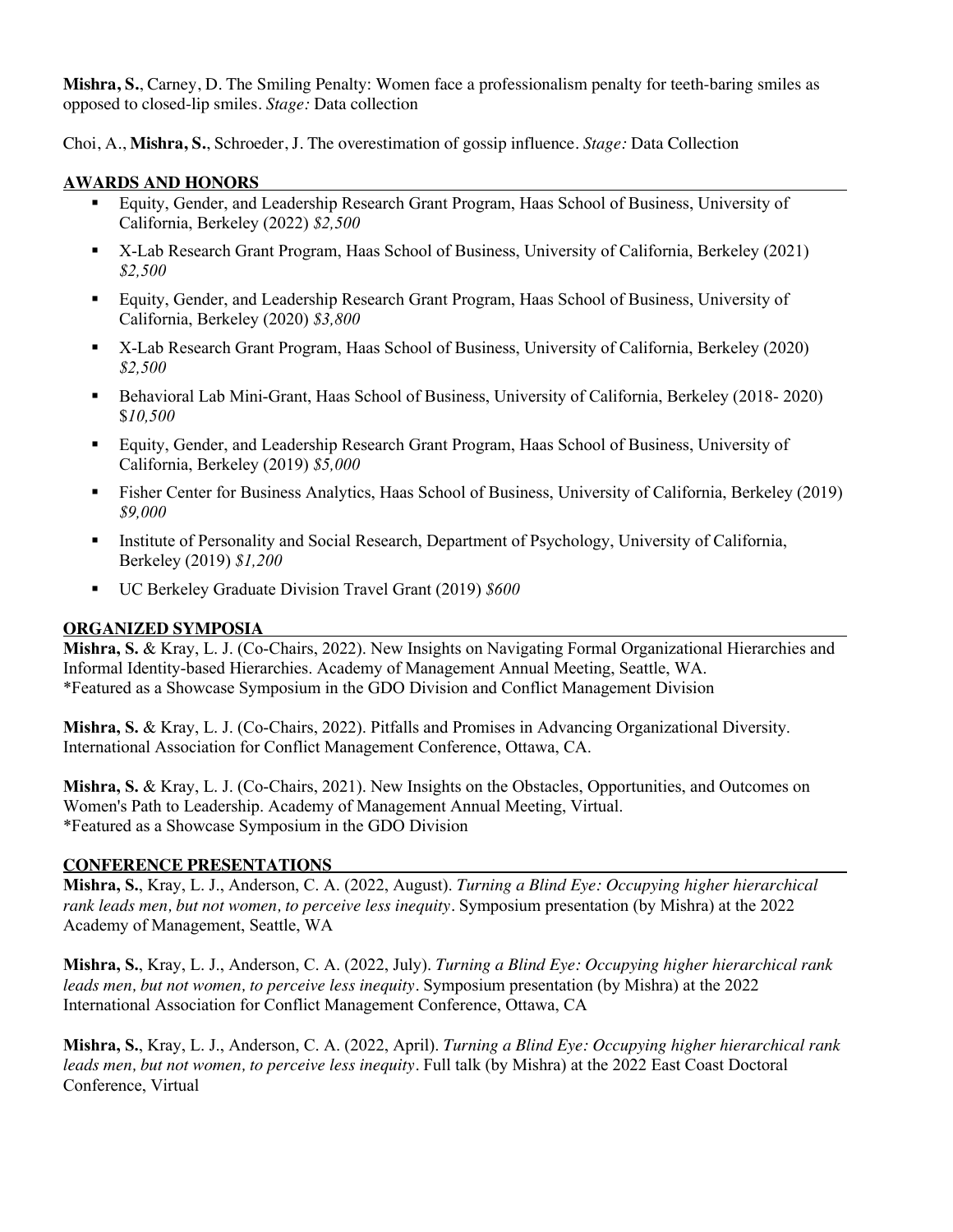**Mishra, S.**, Kray, L. J. (2021, August). *The Mitigating Effect of Desiring Status on Backlash Against Ambitious Women.* Symposium presentation (by Mishra) at the 2021 Academy of Management, Virtual

**Mishra, S.**, Lee, M., Kray, L. J. (2021, August). *Masculinity Affirmed: Evidence of an Egocentric Bias in Men's Perceptions of Social Sexual Behavior from Attractive Women.* Symposium presentation (by Mishra) at the 2021 Academy of Management, Virtual

**Mishra, S.**, Kray, L. J. (2021, July). *The Mitigating Effect of Desiring Status on Backlash Against Ambitious Women*. Full talk (by Mishra) at the 2021 International Association for Conflict Management Conference, Virtual

**Mishra, S.**, Kray, L. J. (2021, April). *The Mitigating Effect of Desiring Status on Backlash Against Ambitious Women*. Full talk (by Mishra) at the 2021 East Coast Doctoral Conference, Virtual

**Mishra, S.**, Kray, L. J. (2021, February). *The Mitigating Effect of Desiring Status on Backlash Against Ambitious Women.* Data blitz (by Mishra) at the 2021 Society for Personality and Social Psychology Gender Preconference, Virtual

**Mishra, S.**, Lee, M., Kray, L. J. (2020, July). *Contrasting reactions to sexually harassing behaviors based on gender and attractiveness.* Symposium presentation (by Mishra) at the 2020 International Association for Conflict Management Conference, Virtual

**Mishra, S.**, Schroeder, J., (2020, March). *That's Interesting… People find self-focused conversations (versus than other-focused conversations) more interesting.* Symposium presentation (by Mishra) at the 2020 Society for Consumer Psychology Conference, Huntington Beach, CA

**Mishra, S.**, Jacoby-Senghor, D., (2019, July). *How increases in power impact perspective-taking abilities towards outgroup members.* Round-table discussion & Poster presented (by Mishra) at the 2019 Power in Organizations Conference, Zurich, CH

**Mishra, S.**, Jacoby-Senghor, D., (2019, April). *How increases in power impact perspective-taking abilities towards outgroup members.* Full talk presented (by Mishra) at the 2019 Berkeley-Stanford Conference, Berkeley, CA

| <b>OTHER RESEARCH EXPERIENCE</b>                                         |                     |
|--------------------------------------------------------------------------|---------------------|
| <b>Graduate Student Researcher</b>                                       | March 2021- present |
| Haas Diversity Equity and Inclusion Department                           |                     |
| <b>DJS Lab, PI:</b> Drew Jacoby-Senghor, Ph.D.                           | $2018$ – present    |
| Haas School of Business, University of California at Berkeley            | Berkeley, CA        |
| Micro Lab, PI: Dana R. Carney, Ph.D.                                     | $2018$ – present    |
| Haas School of Business, University of California at Berkeley            | Berkeley, CA        |
| <b>MAPP Lab</b> , PI: Juliana Schroeder, Ph.D. & Clayton Critcher, Ph.D. | $2018$ – present    |
| Haas School of Business, University of California at Berkeley            | Berkeley, CA        |
| <b>TEACHING EXPERIENCE</b>                                               |                     |
| <b>University of California- Berkeley Haas School of Business</b>        |                     |
| Leading People (MBA; Teaching Assistant)                                 |                     |

- Fall 2019
- Fall 2020
- *Gender and Leadership in the 21st Century (Executive Education; Teaching Assistant)*
- § Summers 2020 2022